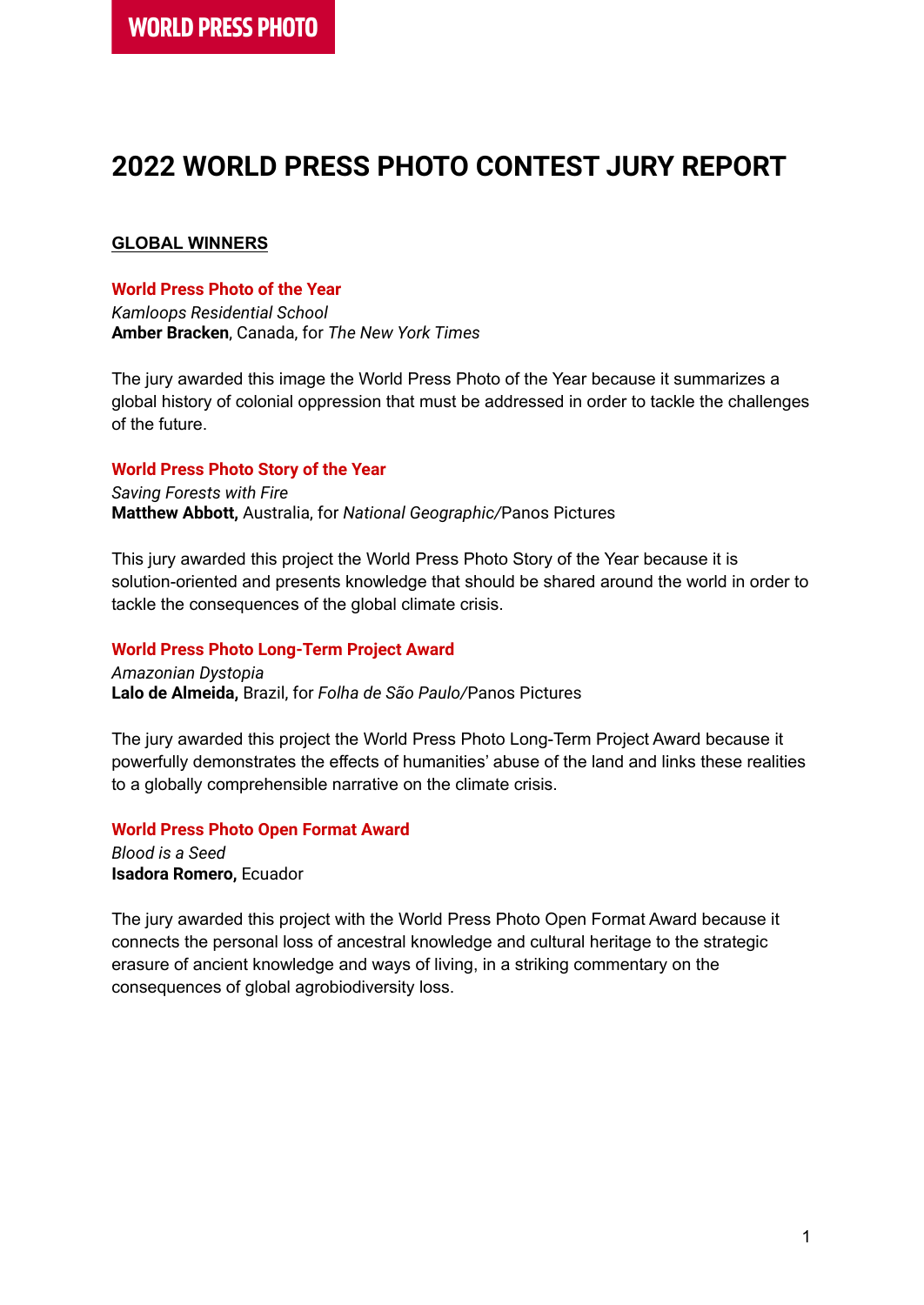## **Overview**

The selection of these four global winners weaves together a pressing narrative about the various roots of crisis in our world. They offer four different perspectives on the ways that we must face the consequences of humanity's rush for economic progress and hold ourselves, governments, and institutions accountable for the legacy of an ever-unfolding history of colonization, genocide, cultural erasure, and the exploitation of natural resources.

Each project has an impressive visual style and language which offers an analysis of the state of the world. The deeply rooted works touch on microcosms of politics, history, and culture in a way that moves away from the romanticization of ancient knowledge ways, toward an appreciation of their proactive and pragmatic value.

It was an organic decision for the jury to highlight these four projects and their highly relevant topics, and they hope to make a courageous statement about the necessity of the decolonization of knowledge and the revitalization of culture as a way to address the challenges of the present and the future.

## **REGIONAL WINNERS**

## **AFRICA**

## **Singles**

#### *Sudan Protests* **Faiz Abubakr Mohamed,** Sudan

This image highlights how Sudanese youth are asserting their values of human rights and citizenship. It demonstrates the remarkable bravery and boldness of an unprotected and unarmed young woman throwing back what the military has thrown at the protesters. This symbolic image praises the determination of the youth and women across Africa who are participating in, and never giving up on, the daily fight for democracy.

## **Stories**

*Afraid to Go to School* **Sodiq Adelakun Adekola,** Nigeria, Agence France-Presse

The photographer approached the complex issue of school kidnappings in Nigeria in a respectable way. The story presents evocative descriptions of absence, despair, and waning hope in communities being torn apart. By traveling to a region where armed bandit groups and religious extremism are actively terrorizing communities, the photographer risks his life to bring attention to the story and show how the pervasiveness of fear limits young girls from freely accessing education.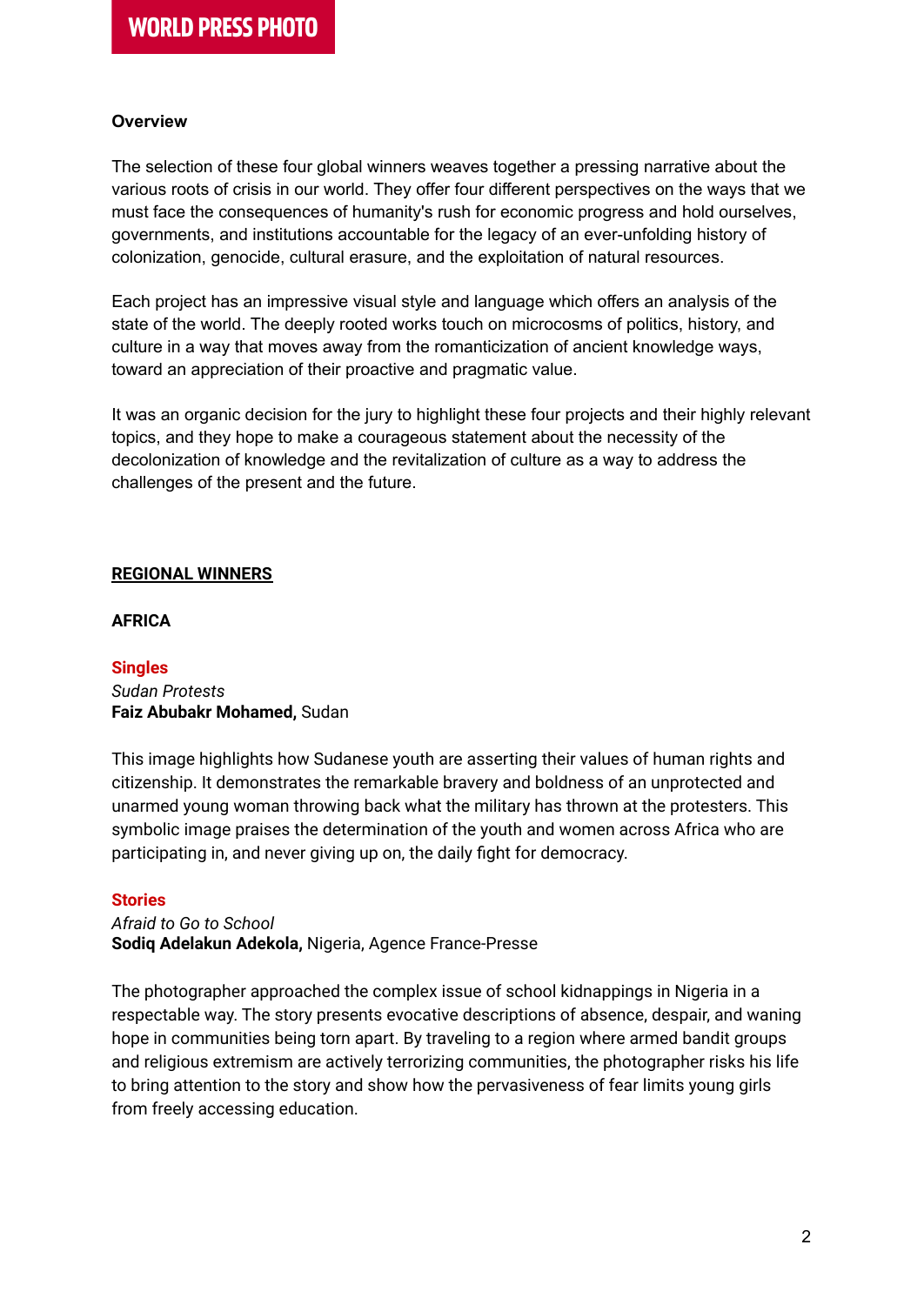## **Long-Term Projects**

*The Zebu War* **Rijasolo,** Madagascar/France, Riva Press

The project highlights the clashes between the armed zebu thieves, the government, and inhabitants of villages on the island of Madagascar. The jury chose this project because the multilayered editing and sequencing of the project highlights the ambiguity of good and bad actors, and underlines how the attempt to create solutions leads to more challenges. The imagery pays homage to a longstanding Malagasy photojournalism tradition, employing an epic visual style to bring dignity to a story. Furthermore, by portraying socio-economic divides on the island, the photographer has created a work that is relevant to many contexts on the African continent.

## **Open Format**

*The Longing of the Stranger Whose Path Has Been Broken* **Rehab Eldalil,** Egypt

The photographer tells the story of the Bedouin community of South Sinai, Egypt, and portrays cultural practices with subtlety and poetry. The intentional use of collaborative storytelling methods highlights the diversity of Saharan cultures and their multiple influences. Furthermore, the layered approach of embroidery, text, and testimonies captures quiet moments of the daily life of a population that the photographer originates from.

## **ASIA**

## **Singles**

*Palestinian Children in Gaza* **Fatima Shbair,** Palestine, Getty Images

The photographer portrays the complexities of the ongoing situation in Gaza, particularly in regard to the daily lives of Palestinian children. While, traditionally, photojournalists may view issues from the outside in, the photographer bears witness to the community's struggle from within. The layering of the image portrays the destruction of the broken landscape in the background while drawing us in, to listen closely to the scene in the foreground. It portrays a quiet intimate moment that forces us to reckon with the reality endured by children in Gaza, but also children's engagement in the democratic process.

## **Stories**

*The Cinema of Kabul* **Bram Janssen,** the Netherlands, The Associated Press

The jury felt that this project offers a quiet approach to one of the biggest news events of 2021. The cinematic story is a perspective of the Taliban takeover that we don't usually see, particularly, it sends a message about how arts, society, and culture are all casualties of war, in a way that is universal and can be understood around the world. The project contributes to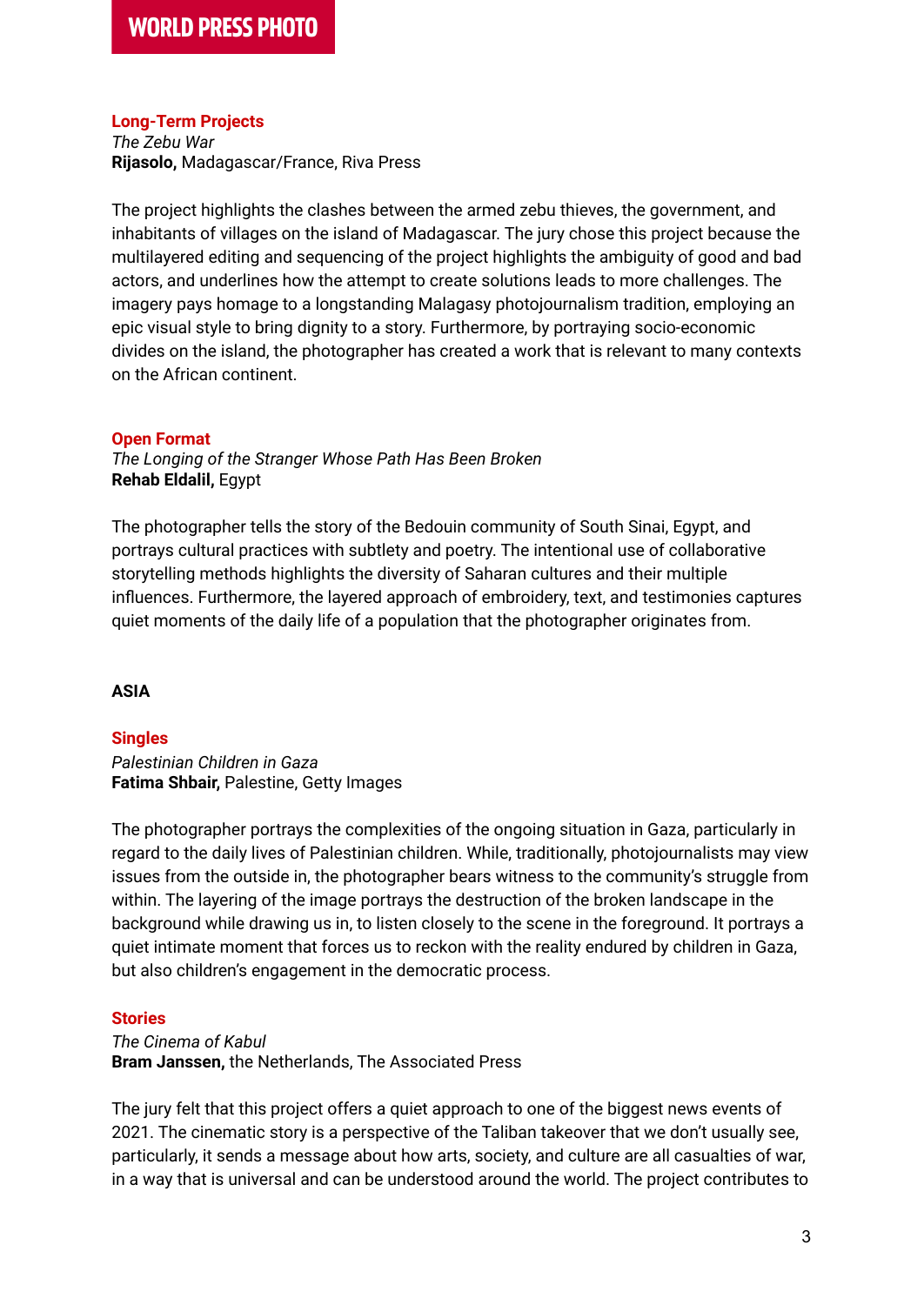## **WORLD PRESS PHOTO**

an ongoing and important conversation about what will happen to Afghan filmmakers and their craft under Taliban control. Juxtaposed against the intensity of war, this muted and suspended story – which is beautiful and well-edited – portrays the current limbo of arts and cultural facilitators in a very personal way.

#### **Long-Term Projects**

*Boundaries: Human-Tiger Conflict* **Senthil Kumaran,** India

The jury believes that this project is highly relevant for a region where so many people are living in rural villages, and skillfully portrays both the human and tiger worlds. The photographer poses the challenge of tigers affecting human communities, as a symptom of a larger issue of global environmental change. While we can accept that the problem is essentially created by humans, the project shows great empathy for both sides of the struggle. Even more, there is an equally important third perspective of conservationists and forest guards who inhabit a role of trying to balance both human and nonhuman interests. The visual language of loose, blurry frames conveys movement and the urgency of survival for both humans and tigers in the wake of regional environmental change. The consistently well-edited and sequenced work effectively communicates this complex challenge.

#### **Open Format**

*Blue Affair* **Kosuke Okahara,** Japan

This intuitive project is a window through which we are able to see someone's personal dreams and reflections on their relationship to a city that is situated in a particular time and historical context. By looking at the fringe lived experiences in a complex urban locale, the viewer is engaged with a mental image of a city in a playful, accessible way. It is a well-made conceptual work–rooted in well-paced, flowing, visual imagery–that is psychological and looks at a microcosm in immense detail. In addition to the strong combination of methods–still images, soundscape, and poetic narration–the work is process-oriented and is a great example of how we can use still images to create a moving piece.

## **EUROPE**

## **Singles**

*Evia Island Wildfire* **Konstantinos Tsakalidis,** Greece, for Bloomberg News

The jury felt that this wonderfully composed image portrays a visceral and emotional connection between the woman and her surrounding landscape. Looking at the image, one can feel the overwhelming sense of loss which evokes a sense of mourning on multiple levels; emotional and environmental. Furthermore, the image is dramatic and presents a very real reaction to the fires, and the broader issue of the climate crisis, which is having a major impact on Europe.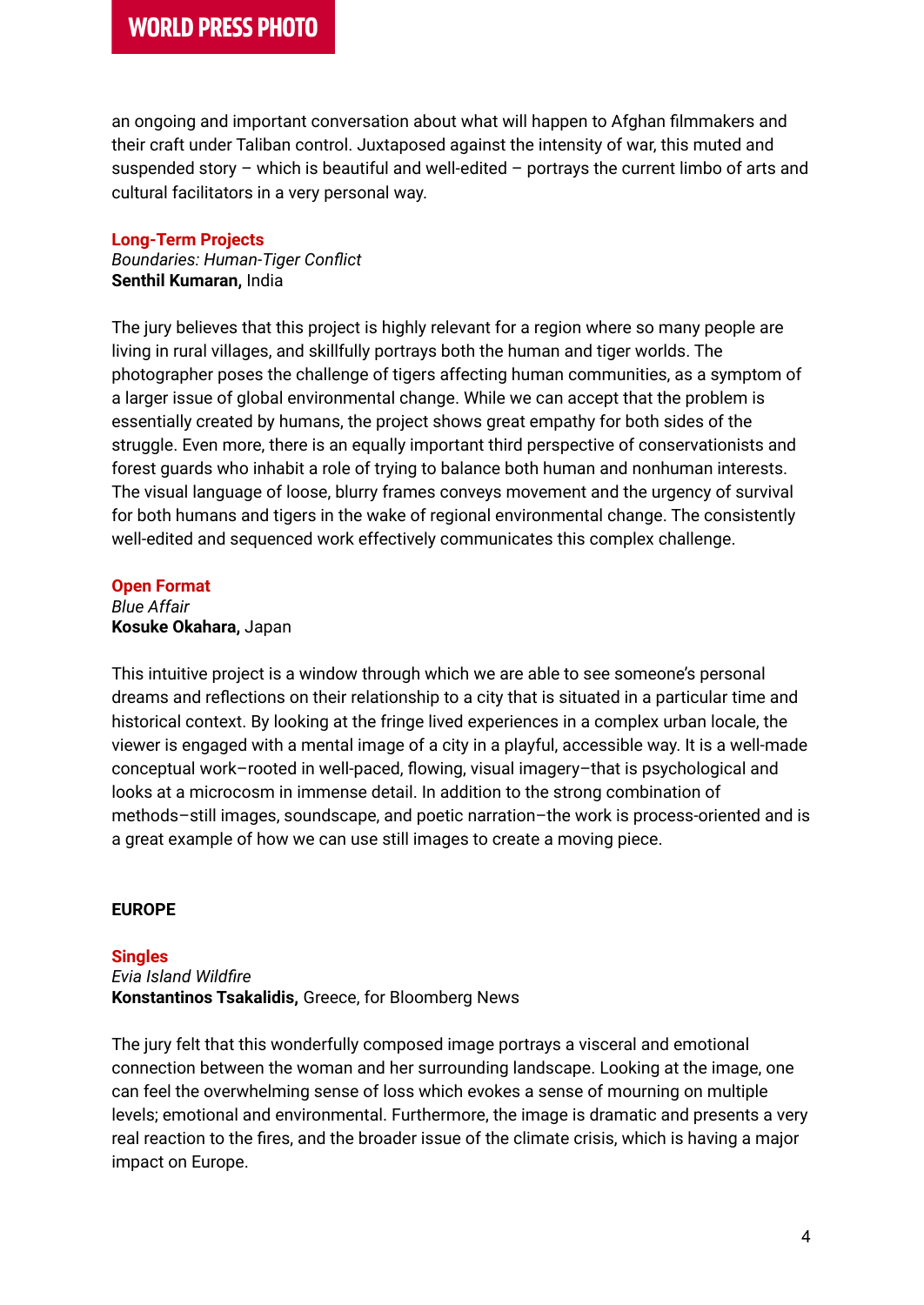#### **Stories**

*As Frozen Land Burns* **Nanna Heitmann,** Russia/Germany, Magnum Photos

The jury felt that this story of forest fires portrays the issue in a haunting, yet poetic way. The story is multilayered and each image highlights the climate crisis from a range of angles from human displacement to degradation of the built environment, and the impacts on wildlife. The photographer effectively presents the physical effects of rising temperatures in what should be one of the coldest environments on Earth. The work is an urgent call to action.

## **Long-Term Projects**

*Ukraine Crisis* **Guillaume Herbaut,** France, Agence VU'

Amidst a sea of fast-paced news events, this highly relevant project offers a contemplative look at the largest ongoing conflict in Europe. The photographer has created something that is neither violent nor graphic, giving viewers space for a moment of reflection. The consistency of suspended images and the variety of elements provide us with a nuanced approach that depicts the multilayered impacts of long-term conflict on daily life and the psyches of those who are living through it.

## **Open Format**

*The Book of Veles* **Jonas Bendiksen,** Norway

*The Book of Veles* is a fresh, conceptual project with a topic of high relevance. The photographer consistently maintains a strong narrative throughout the project and intelligently portrays what it means to be living in an age of disinformation. The use of an innovative technique combined with symbolism and irony adds meaning throughout the body of work and makes a bold political commentary. Furthermore, the photographer addresses the moral authority of his own photographic work and presents a form of meta-analysis – using photography as a tool to comment on the state of photography and highlight how vulnerable we are to fake influences in a shifting industry.

## **NORTH AND CENTRAL AMERICA**

## **Singles**

*Kamloops Residential School* **Amber Bracken**, Canada, for *The New York Times*

This winner represents the awakening of a shameful history that is finally being addressed in Canada. It is a perfect image that captures a rare light and is at once haunting, arresting, and symbolic. The sensory image offers a quiet moment of reckoning with the global legacy of colonization and exploitation while amplifying the voices of First Nations communities who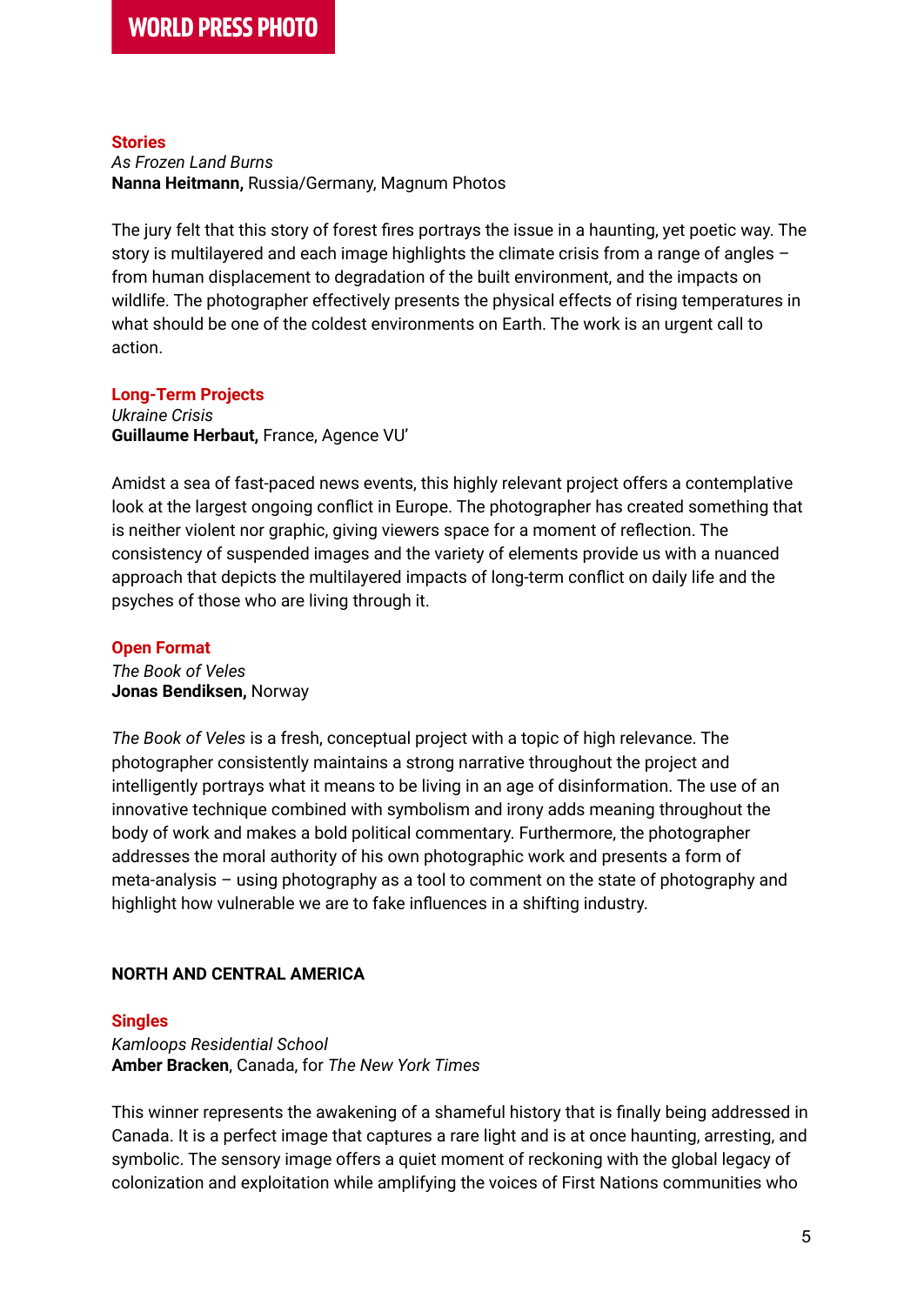## **WORLD PRESS PHOTO**

are demanding justice. The single image requires an active eye and encourages us to hold governments, social institutions, and ourselves accountable.

#### **Stories**

*The People Who Feed the United States* **Ismail Ferdous,** Bangladesh

The jury appreciated these nuanced portraits for their intimate, care, and dignified representations of an often invisible but crucial section in our society  $-$  a section that suffered the brunt of the impacts of the COVID-19 pandemic. It approaches the portrayal of migrants in a humane way, unlike so many dehumanizing vantage points permeating the mainstream media and desensitizing us to the hardships of these vulnerable groups. The project allows us to see them as the people they are after they have become ingrained in the fabric of our society, apart from the occupations that they tend to be defined by in the media.

#### **Long-Term Projects**

*Political Year Zero* **Louie Palu,** Canada

The jury felt that this project was a very intelligent, insightful, and long-term approach to chronicling the course of events leading to the insurrection of 6 January 2021. The project gives us a fly-on-the-wall, insider account of the myriad of scenes that lead up to the event. The visual rendering is almost theatrical and surreal, just like the event itself, it blurs the lines between the real and the imaginary. The style is akin to that of an unwitting eyewitness and slows down an otherwise chaotic, spectacle-filled event to give room for contemplation.

#### **Open Format**

*The Flower of Time. Guerrero's Red Mountain* **Yael Martínez,** Mexico

The jury found this project to be a dramatic, people-centric story. It provides a subtle commentary on violence while excluding graphically violent moments, in order to center the community. This is achieved through the effective use of an aesthetic and multilayered technique that gives a mysterious quality. This intentional approach is used to powerfully symbolize the marks of trauma and loss in a community that the photographer himself has experienced personally.

## **SOUTH AMERICA**

**Singles** *San Isidro Settlement Eviction* **Vladimir Encina,** Colombia

The jury felt that the image portrays a universally comprehensible expression of intimate belonging in the middle of an urgent moment of resistance. The many layers of action create a commentary on the complex interaction between modern development, the proliferation of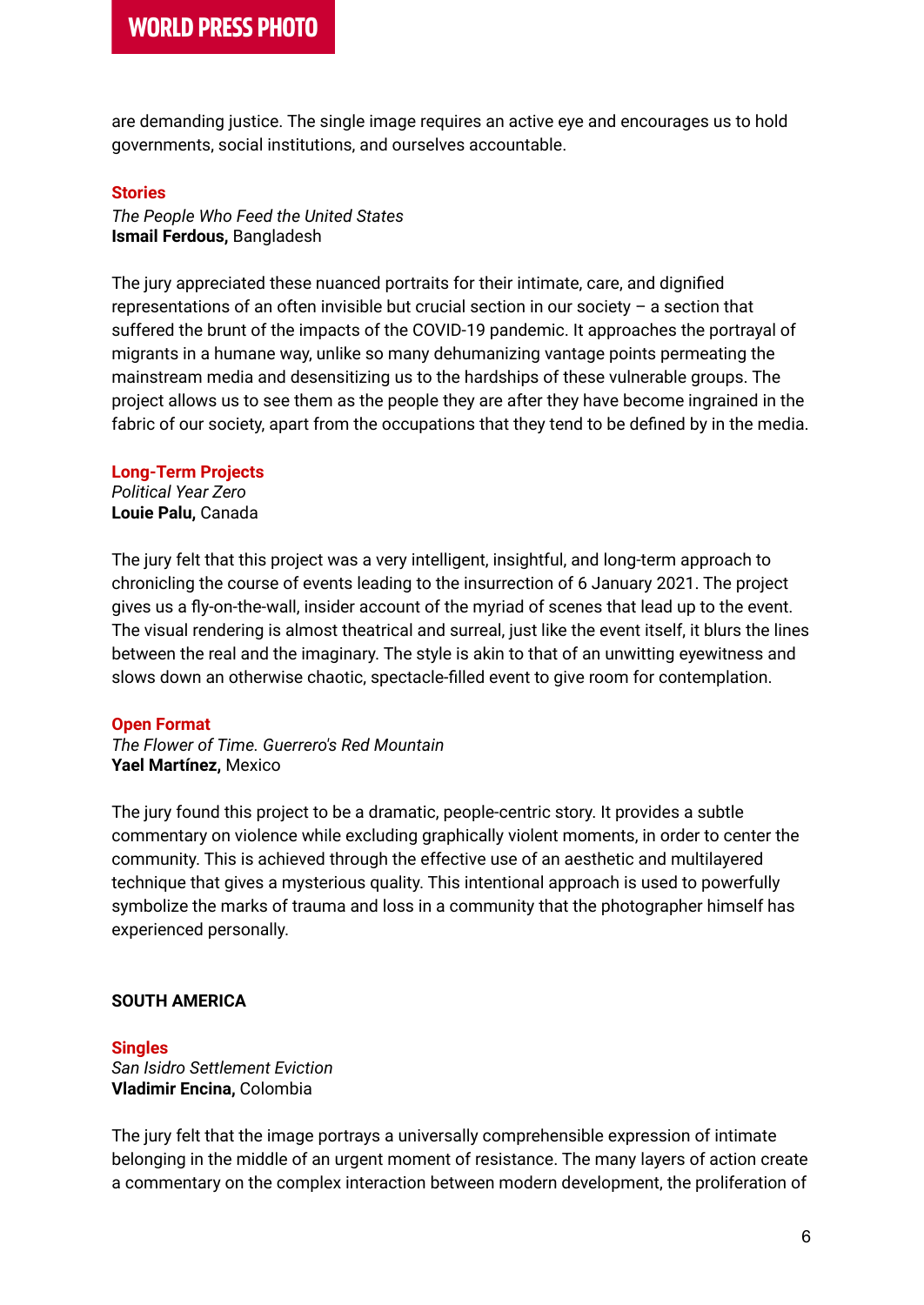industrial megaprojects, and human rights, asking the question: *who are the police really defending?* Furthermore, by bearing witness with his camera, the photographer was able to support the people's fight for recognition, demonstrating the positive impact that press photojournalism can have in inspiring social change and holding institutions accountable.

## **Stories**

*The Promise* **Irina Werning,** Argentina, Pulitzer Center

*The Promise* offers an alternative, refreshing perspective of the challenges of the COVID-19 lockdowns in South America. The project's many layers address the long-term effects of the pandemic on children and call into question how children can engage in demanding equal access to education. The photographer looks beyond the narrative of victimhood and approaches the issue in a positive and uplifting manner. She highlights the young girl's creative and personal form of resistance in a way that transcends cultural boundaries and connects to diverse meanings of hair around the world.

## **Long-Term Projects**

*Amazonian Dystopia* **Lalo de Almeida,** Brazil, for *Folha de São Paulo/*Panos Pictures

The project portrays the social, political, and environmental realities of Brazil under the presidency of Bolsonaro. The visual language of cause and effect is well balanced. Each image is intentional and impactful, contributing to a collection of testimonies exposing the multilayered effects of the destruction of land, and pillage of natural resources, as experienced by Brazilian communities. Through strong editing and a range of aesthetic elements, the conceptual work looks beneath the surface and explores the psychological change in a people powerfully capturing their experiences of violence and endemic alcoholism.

## **Open Format**

*Blood is a Seed* **Isadora Romero,** Ecuador

This is a very strong project which approaches an issue of global concern from a personal angle, by reflecting on personal loss. Through investigating her own roots and ancestry, the photographer addresses the violent and strategic erasure of cultural knowledge which continues to have deeply rooted consequences on new generations, broader society, and the Earth. The combination of methods and sensory layers – sound, code design, and collaborative drawings – builds on a clear language that is at once personal and political. The video is well-paced and is a great example of how the Open Format category is a space where photographers can make use of several mediums in a coherent and imaginative way to forward a narrative that is of global relevance.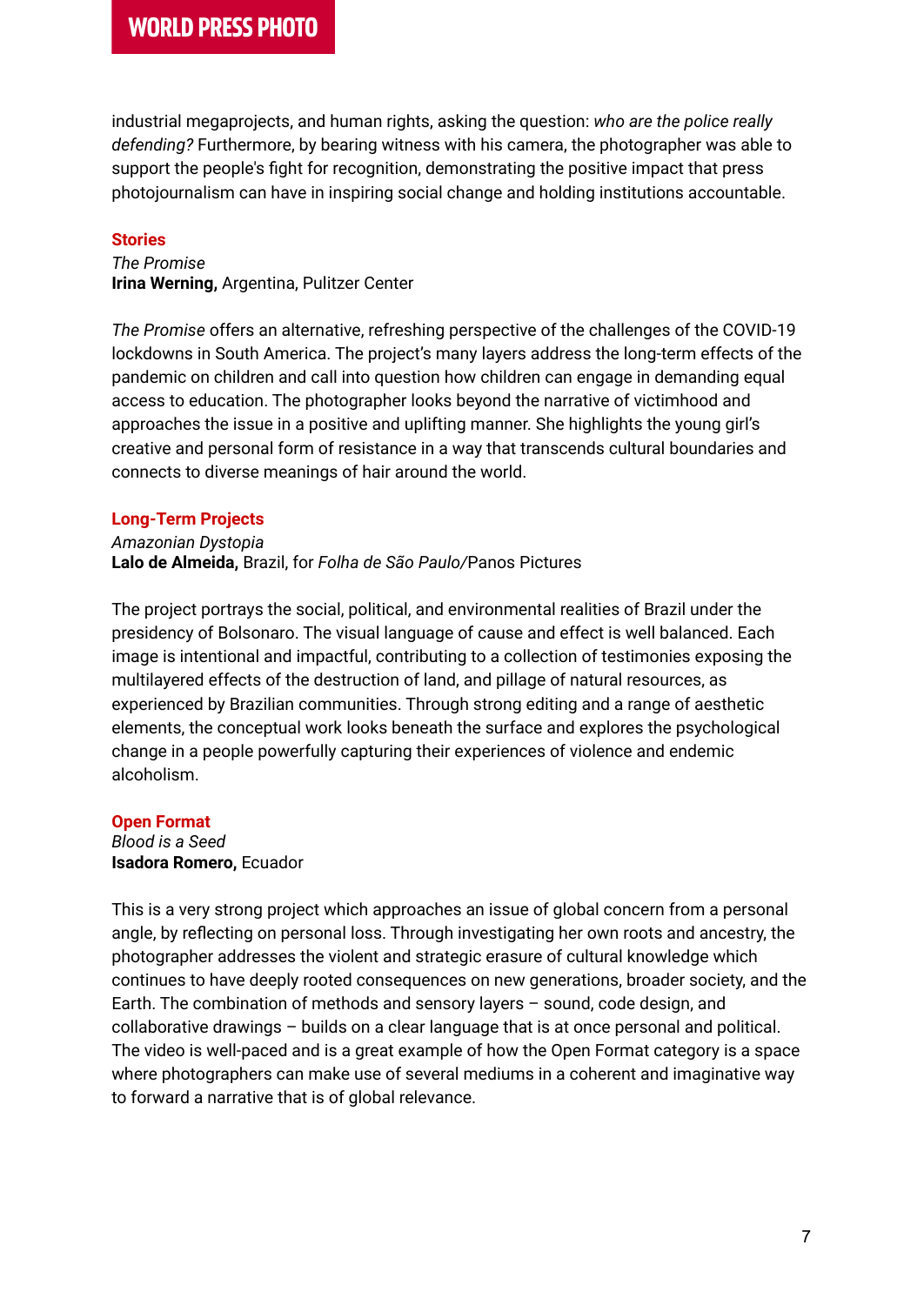## **SOUTHEAST ASIA AND OCEANIA**

#### **Singles**

*Slingshots* **Anonymous**, for *The New York Times*

The image highlights an emerging culture of protest in Southeast Asia, where people have historically faced high consequences for speaking out. The Myanmarese people shooting slingshots against a heavily armed military is highly symbolic and illustrates the determination of the people, who will continue to protect their democracy with whatever means available. By capturing the image from within the group, the image communicates that the photojournalist stands committed to sharing the struggle of these protestors. This visual of resistance is important and uplifting for people throughout the subregion, it encourages them to maintain hope as they engage in the daily task of fighting for democracy.

#### **Stories**

*Saving Forests with Fire* **Matthew Abbott,** Australia, for *National Geographic/*Panos Pictures

The story responds to Australia's devastating forest fires and makes us question what the world would look like if we had listened to ancient knowledge. The body of work is a proactive and pragmatic lesson that does not exoticize the Nawarddeken people, a First Nations group, but rather highlights the crucial value of their knowledge in a comprehensive review. While each image is strong on its own, intentional editing, strong pacing, and the sequencing of images illustrate how culture and the environment are inseparable in indigenous cultures. Furthermore, the story provides a refreshing balance of humans and nature in a way that forwards a perspective of interconnectedness and the role of humans as stewards of the land.

#### **Long-Term Projects**

*Haze* **Abriansyah Liberto,** Indonesia

The jury felt that this project presented an extensive look at one of Southeast Asia's biggest and longest-running environmental problems, which has affected millions across the region. The project effectively uses the long-term format to dive into the toll that this man-made issue has had on both nature and people throughout various seasons. It goes beyond raising awareness but also creates space for reflection.

#### **Open Format**

*The Will to Remember* **Charinthorn Rachurutchata,** Thailand

This project presents a language of storytelling that attempts to foster hope through the transformation and reparation of trauma. The method of repair transcends the regional context and can be appreciated from around the world, furthermore, it is employed with the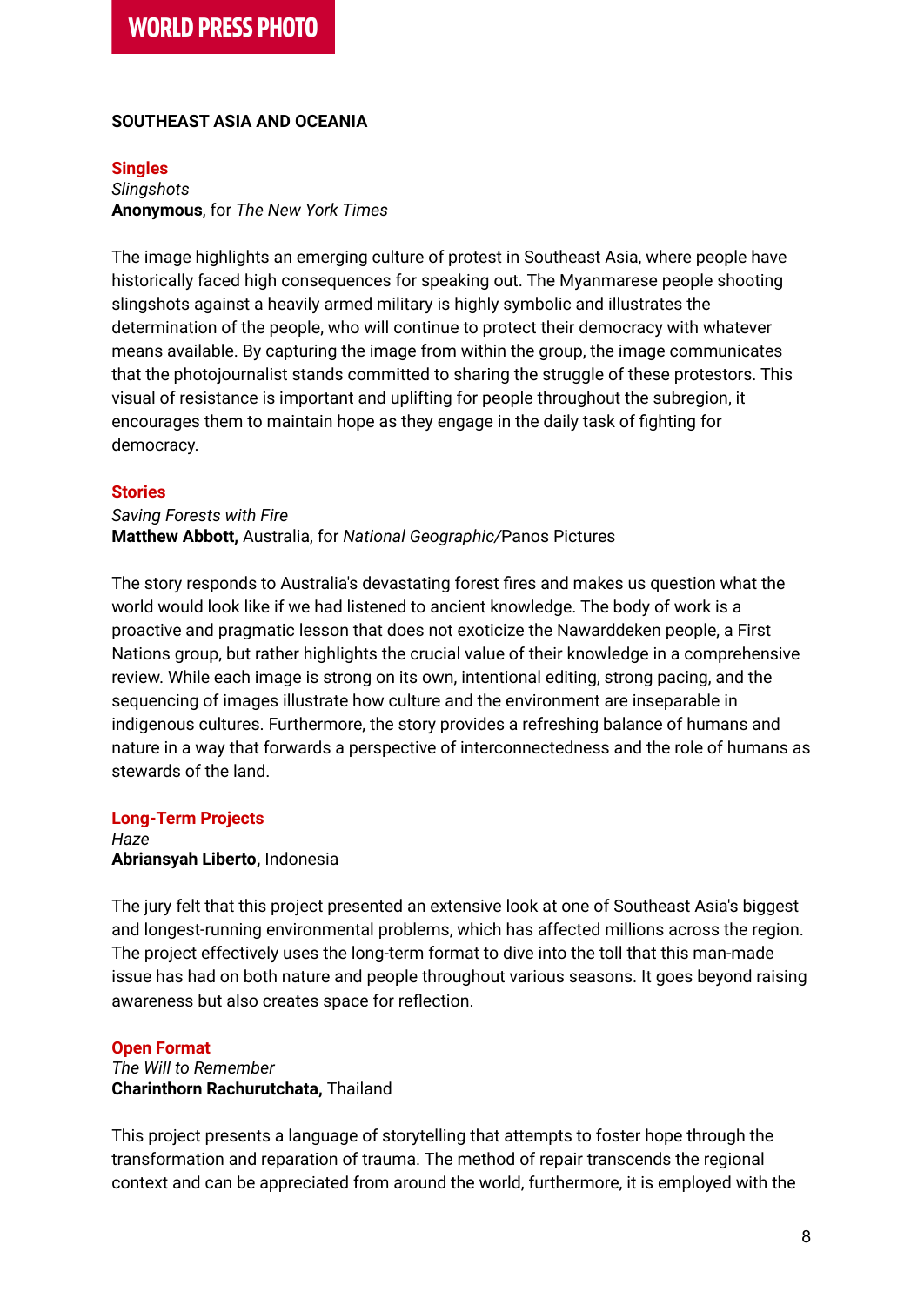intention of both archival and contemporary images. Through this, the photographer creates a narrative thread that connects experiences of intergenerational trauma to a strong commentary on the role of authority and propaganda in a continuous and strategic historical erasure.

## **HONORABLE MENTIONS**

**Honorable Mention - Africa** *Searching for Peace Amidst Chaos* **Amanuel Sileshi,** Ethiopia, Agence France-Presse

The jury decided to award an honorable mention to the photographer to highlight his bravery and determination in covering different angles of the Tigray conflict. The story provides an inside look at the impacts of conflict on a local population from an insider perspective. In a context where gaining access is a challenge, the body of work highlights the importance of allowing local photographers to cover events taking place in their regions in order to give voice to silent genocides and political conflicts.

## **Honorable Mention - Asia**

*Endless War* **Dar Yasin,** India, The Associated Press

The jury awarded this honorable mention as a way to recognize the photographer, who took a major risk and demonstrated bravery and commitment by covering the exacerbation of a historically contentious topic in the wake of COVID-19. By photographing the events which unfolded following forced lockdowns and a monumental constitutional amendment, the local Kashmiri photographer has contributed an inside perspective to a historical record that has been completely censored in the region.

**Honorable Mention - Europe** *M+T* **Mary Gelman,** Russia

The jury chose to award an honorable mention to M+T because it highlights a loving relationship between a couple in a way that is sensitive, gentle, and intimate. Through the long-term collaboration between the photographer and the couple, the project sheds light on beautiful and intimate relationships and in doing so challenges the experience of 'otherness.'

## **Honorable Mention - North and Central America**

*Amid High Mortality Rates, Black Women Turn to Midwives* **Sarah Reingewirtz,** United States, for *Los Angeles Daily News* and Southern California News Group

The jury awards this story with an honorable mention as it portrays sensitive relationships of trust in Black communities, and offers a glimpse of hope amidst the reality of the inequality